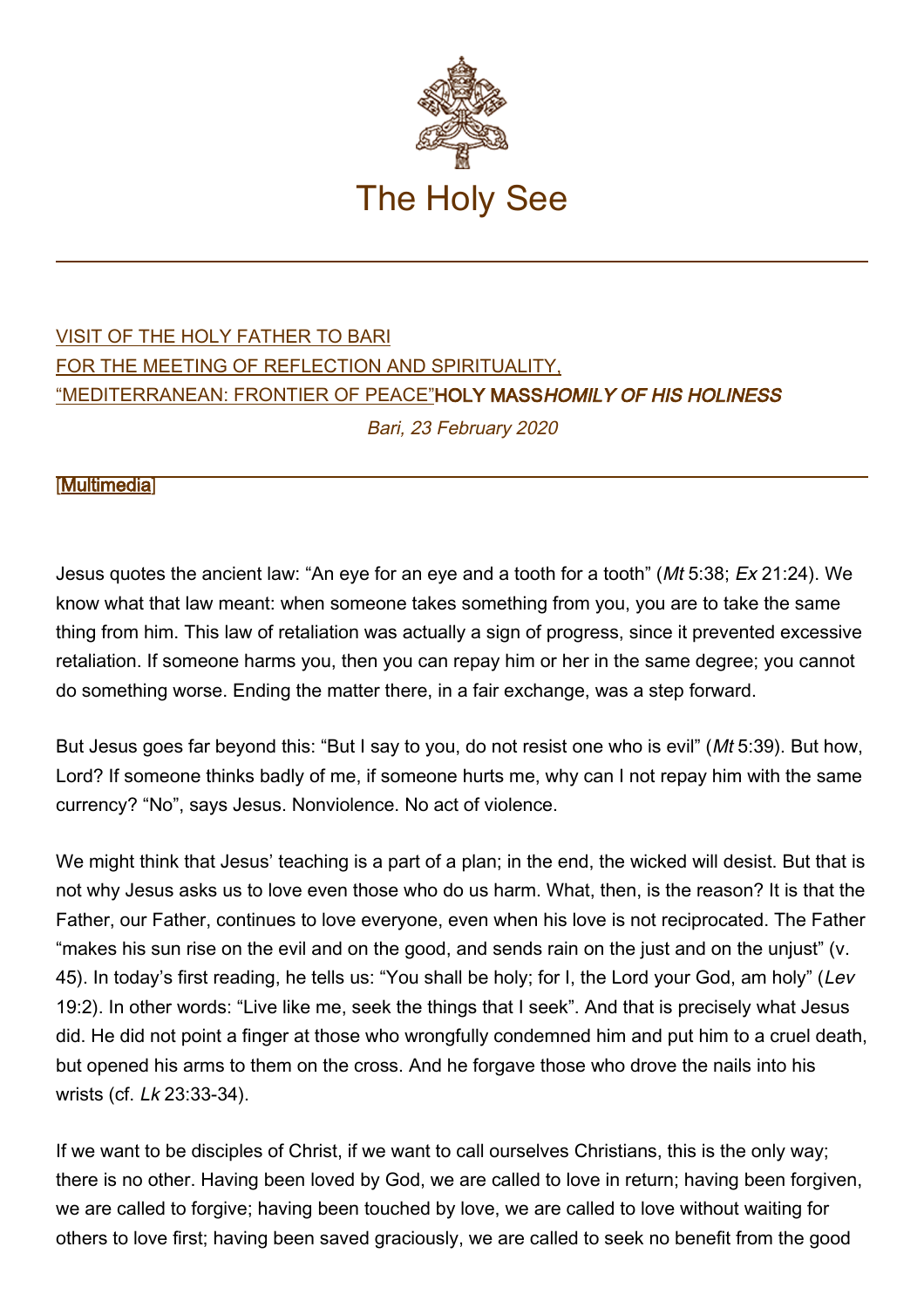we do. You may well say: "But Jesus goes too far! He even says: "Love your enemies and pray for those who persecute you" (Mt 5:44). Surely he speaks like this to gain people's attention, but he cannot really mean it". But he really does. Here Jesus is not speaking in paradoxes or using nice turns of phrase. He is direct and clear. He quotes the ancient law and solemnly tells us: "But I say to you: love your enemies". His words are deliberate and precise.

Love your enemies and pray for those who persecute you. This is the Christian innovation. It is the Christian difference. Pray and love: this is what we must do; and not only with regard to those who love us, not only with regard to our friends or our own people. The love of Jesus knows no boundaries or barriers. The Lord demands of us the courage to have a love that does not count the cost. Because the measure of Jesus is love without measure. How many times have we neglected that demand, behaving like everyone else! Yet his commandment of love is not simply a challenge; it is the very heart of the Gospel. Where the command of universal love is concerned, let us not accept excuses or preach prudent caution. The Lord was not cautious; he did not yield to compromises. He asks of us the *extremism of charity*. This is the only legitimate kind of Christian extremism: the extremism of love.

Love your enemies. We do well today, at Mass and afterwards, to repeat these words to ourselves and apply them to those who treat us badly, who annoy us, whom we find hard to accept, who trouble our serenity. Love your enemies. We also do well to ask ourselves: "What am I really concerned about in this life? About my enemies, or about those who dislike me? Or about loving?" Do not worry about the malice of others, about those who think ill of you. Instead, begin to disarm your heart out of love for Jesus. For those who love God have no enemies in their hearts.

The worship of God is contrary to the culture of hatred. And the culture of hatred is fought by combatting the cult of complaint. How many times do we complain about the things that we lack, about the things that go wrong! Jesus knows about all the things that don't work. He knows that there is always going to be someone who dislikes us. Or someone who makes our life miserable. All he asks us to do is pray and love. This is the revolution of Jesus, the greatest revolution in history: from hating our enemy to loving our enemy; from the cult of complaint to the culture of gift. If we belong to Jesus, this is the road we are called to take! There is no other.

True enough, you can object: "I understand the grandeur of the ideal, but that is not how life really is! If I love and forgive, I will not survive in this world, where the logic of power prevails and people seem to be concerned only with themselves". So is Jesus' logic, his way of seeing things, the logic of losers? In the eyes of the world, it is, but in the eyes of God it is the logic of winners. As Saint Paul told us in the second reading: "Let no one deceive himself... For the wisdom of this world is folly with God" (1 Cor 3:18-19). God sees what we cannot see. He knows how to win. He knows that evil can only be conquered by goodness. That is how he saved us: not by the sword, but by the cross. To love and forgive is to live as a conqueror. We will lose if we defend the faith by force.